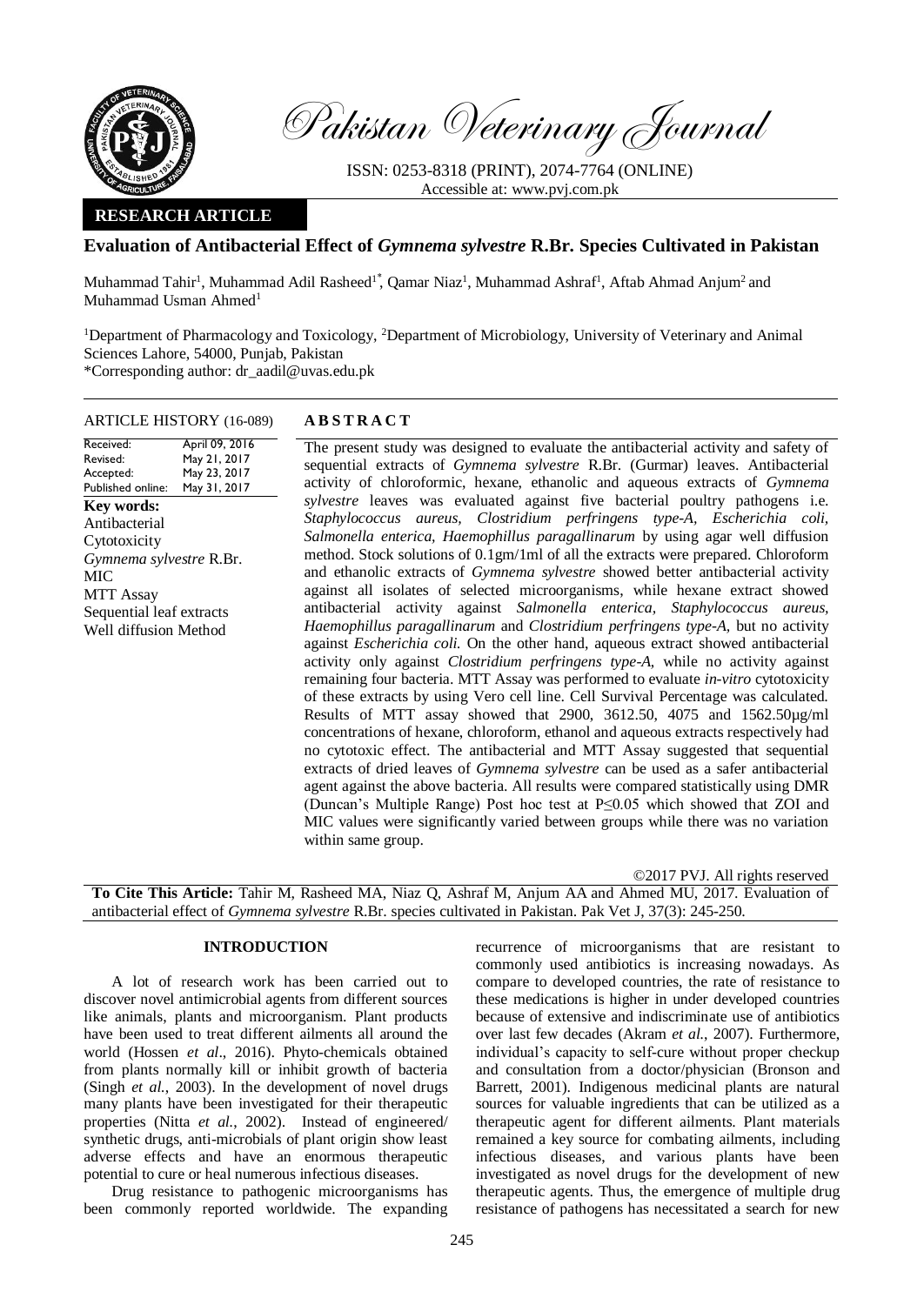*Gymnema sylvestre* R.Br. has traditional uses in the treatment of asthma, eye complaints and snake bite. It also possesses antimicrobial, anti-hypercholesterolemic and hepatoprotective properties (Praveen *et al.,* 2011).

*Gymnema sylvestre* is an amazing herb belongs to *Asclepiadaceae* family. The plant is commonly known as Periploca of the woods (English); Gurmar (Hindi); Meshashringi, Madhunashini (Sanskrit); Kalikardori (Marathi); Mardashingi (Gujrathi) (Kanetkar *et al.,* 2007).

It is mostly cultivated in Asia including Japan, India, Indonesia, Malaysia, Sri Lanka, China, Australia, Vietnam, tropical regions of Africa (Kanetkar *et al.,* 2007).

The *G. sylvestre* is being used as astringent, anodyne to improve appetite and digestion, as tonic for liver, an emetic, anthelminthics, diuretic, cardiotonic, bowel evacuating agent, an expectorant, antipyretic and uterotonic, antidiabetic, antihyperlipidaemic, weight loss remedy (Pierce, 1999).

Various organic and aqueous extracts of *G. sylvestre* leaves have showed antimicrobial activity against various bacterial pathogens like; *B. pumilis, B. subtilis, P. aeruginosa* and *S. aureus, S. typhimurium, S. paratyphi, Proteus vulgaris, E. coli* and *K. pneumonia* (Pasha *et al.,* 2009; Paul and Jayapriya, 2009; Satdive *et al.,* 2003).

Various microbial organisms are threatening the poultry industry by causing infections. Some commonly occurring poultry infections include; septicemia, infectious arthritis, bumble foot*,* infectious diarrhea and coliform infections, infectious coryza, necrotic enteritis, food poisoning by Salmonella species (Blackall *et al.*, 1997).

In such bacterial infections antibiotic / antibacterial agents are used either to prevent or cure the bacterial infections. But unluckily in Pakistan most of antibacterial agents are facing the emergence of resistance. So, there is a need to develop new antibacterial agents to which these common bacteria are not resistant. The prime focus while searching and developing a new antibacterial agent is that it should have maximum safety and lower lethality. Keeping in view this factor the natural sources like plants, herbs, shrubs are being investigated for their antibacterial activity as usually they are safer and have wider therapeutic index. So, the current study was aimed to achieve the above-mentioned objectives for the prevention and cure of poultry infections with safety and economy.

## **MATERIALS AND METHODS**

**Experimental design:** Four sequential extracts of *Gymnema sylvestre* were obtained by extracting dried leaves powder with hexane, chloroform, ethanol and distilled water using Soxhlet Apparatus. The antibacterial activity was investigated against *Staphylococcus aureus, Clostridium perfringens type-A*, *Salmonella enterica, Escherichia coli* and *Haemophillus paragallinarum* by well-diffusion method. Minimum inhibitory concentrations (MICs) were assessed for the extracts which exhibited antibacterial activity. Cytotoxicity of all extracts was evaluated by using MTT-Assay on Vero cell line. Fresh leaves were obtained, identified and authenticated from Department of Botany GCU, Lahore against Voucher # GC.Herb.Bot.2890. The leaves were

ground and 200g was taken for preparation of crude extract. The dried powder was extracted sequentially with hexane, chloroform, ethanol and distilled water by using Soxhlet Apparatus (Jeyaseelan *et al.*, 2012). All extracts were dried in an incubator at 37°C and collected into airtight dark bottles and weighed to get percentage yield by using the formula as described by (Jabeen *et al.*, 2009).

**Assessment of antibacterial effects:** Five poultry pathogenic bacteria *Staphylococcus aureus, Clostridium perfringens type-A, Salmonella enterica, Escherichia coli* and *Haemophillus paragallinarum* were obtained from the Department of Microbiology, UVAS, Lahore. All experimental bacteria were isolated on specific nutrient media and subjected to gram-staining and various biochemical tests like Catalase Test, IMViC Test for their confirmation.

The stock solutions of Hexane, Chloroform and Ethanol were freshly prepared by dissolving 0.1gm (100mg) of dried extract in 1ml of DMSO while aqueous extract was prepared by dissolving 0.1gm of dried extract in 1ml of pre-autoclaved PBS in pre-autoclaved Eppindroff's tubes separately.

**Antibacterial activity:** Sterile nutrient agar petri plates were taken and wells were created. These petri plates were swabbed with sterilized cotton swab dipped in prestandardized bacterial suspension. Then 100µl of each extract was added in every well while control well received 100µl of DMSO followed by 24 hours incubation and zones of inhibition were measured (Nkere and Iroegbu, 2005).

Sequential extracts of *Gymnema sylvestre,* which showed zones of inhibition, were further subjected to evaluate MIC by using serial dilution method (Gulfraz *et al.*, 2011). MIC was evaluated using 96-well ELISA plates. A 100 $\mu$ l of nutrient broth was added from 1-12<sup>th</sup> well in each row. Then 100µl of Hexane extract was added in well No.1 and two folds diluted up to  $10<sup>th</sup>$  well. Then picked 100µl from well No. 10 and discarded. The same procedure was repeated for remaining three sequential extracts. Then 100 $\mu$ l of bacterial suspension was added from 1-11<sup>th</sup> well. Same procedure was repeated for all bacterial isolates. All Petri plates were covered, wrapped, labeled and placed in incubator at 37ºC for 24 hours. OD values were determined by using ELISA reader at ʎ=655nm.

**Cytotoxicity assay:** Vero cell line was obtained from Quality Operational Laboratory, UVAS, Lahore. MTT [3- (4,5-dimethylthiazol-2-yl)-2,5-diphenyltetrazolium bromide] Assay was performed as described by (Mosmann, 1983). MTT dye was dissolved in specific concentrations in each dilution and was tested separately. The experimental group contained media, sequential extracts (i.e. 100µl super-saturated solution of each extract), MTT dye (200µg/ml), whereas negative control have media only while positive control has media and 20% DMSO. The concentrations of supersaturated solutions of extracts (Hexane=5800, Chloroform=14450, Ethanol=16300 and Aqueous=25000µg/ml) to be tested and control were added in separate wells at a rate of 200µg/ml. Each dilution was tested in triplicate wells. Plate was incubated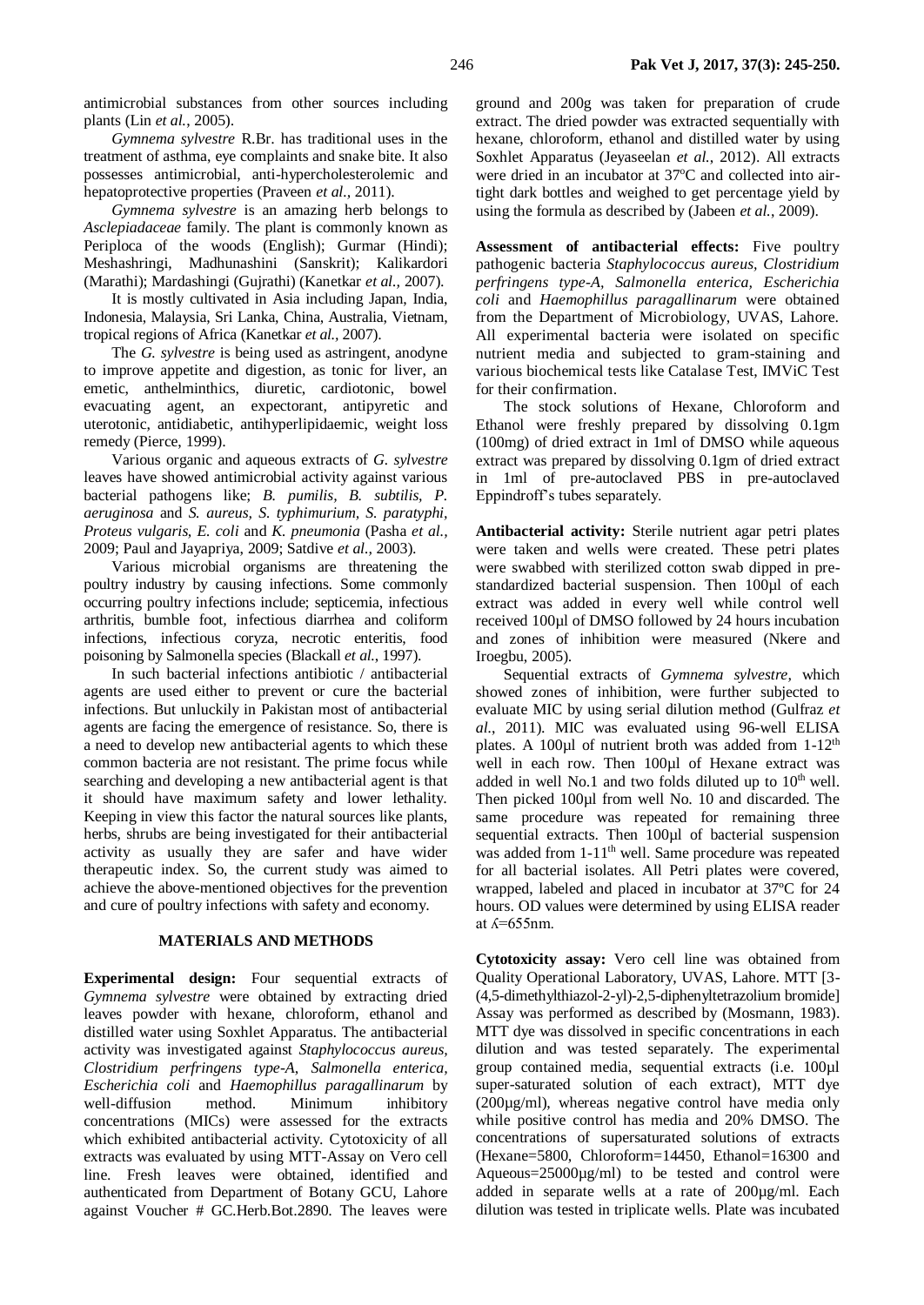at 37<sup>0</sup>C for 48 hours. Results were presented in terms of cell survival percentage (CSP) by using following formula:

$$
CSP = \frac{Mean OD \ of \ Test - Mean OD \ of \ Negative \ Control}{Mean OD \ of \ Positive \ Control} \times 100
$$

**Statistical analysis:** The data obtained was statistically analyzed by using SPSS-v.16.0. Results of ZOI and MIC were analyzed by using one-way ANOVA, antibacterial and MTT assay were compared by using DMR (Duncan's Multiple Range) Post-hoc test at P≤0.05.

### **RESULTS**

In this study, percent yield of hexane, chloroform, ethanolic and aqueous extract was 1.6, 2.03, 14.0 and 11.4%, respectively. The Mean zones of inhibition values (Table 1) of *G. sylvestre* leaf extracts showed that chloroform and ethanolic extracts have more antibacterial activitity against all five microorganisms when compared with hexane and aqueous extracts. Only chloroform and ethanolic extracts showed antibacterial activity against all five microorganisms (*Staphylococcus aureus, Salmonella enterica, Escherichia coli, Haemophillus paragallinarum, Clostridium perfringens type-A*) while hexane extract showed antibacterial activity against *Salmonella enterica, Staphylococcus aureus, Haemophillus paragallinarum, Clostridium perfringens type- A* but no activity against *Escherichia coli.* On the other hand, aqueous extract showed antibacterial activity only against *Clostridium perfringens type-A,* but no activity against remaining four bacteria. While analyzing results based upon minimum inhibitory concentration (MIC) as described in table 2, the chloroform extract has more antibacterial effect when compared with hexane. Hexane extract was more potent than aqueous extract whereas ethanolic extract was the least potent.

When overall antibacterial effects of all the extracts were evaluated against all bacterial strains, it was observed that *Clostridium perfringens type-A* was the bacterium most vulnerable to antibacterial activity of sequential extracts of dried leaves of *G. sylvestre* as it responded to all four sequential extracts and gave maximum zones of inhibition (10-22mm range) while no other bacteria showed such bigger zones. Statistical analysis showed that ZOI and MIC values were significantly different between the groups while within the same group they were non-significant.

On the basis of minimum inhibitory concentration (MIC), it can be assumed that chloroform extract has more antibacterial active components as compared to hexane extract. While hexane extract has more antibacterial active components as compared to ethanolic extract. The activity of aqueous extract is negligible as it showed response against only single bacterium.

MTT assay was performed on supersaturated solutions of sequential extracts of *Gymnema sylvestre*  leaves*.* Results revealed that low concentrations of all of four sequential extracts of *Gymnema sylvestre* leaves were not toxic (Table 3, 4, 5 and 6). Cell survival percentages (CSP) were below 50% when given at concentrations of 5800µg/ml (38.76%), 7225µg/ml (43.71%), 8150µg/ml (44.90%) and 3125µg/ml (41.84%) by hexane, chloroform, ethanolic and aqueous extracts respectively. Hexane extract was safer only in case of *Clostridium perfringens type-A* as its MIC value fell in safety zone of CSP, while MIC for remaining bacteria came in cytotoxic range. Chloroform extract was safer for all of sensitive bacterial strains as their MIC values came in the safety zone of CSP. Ethanolic extract was cytotoxic as MIC values for all the experimental bacteria fell in the cytotoxic range of CSP. Aqueous extract showed antibacterial activity only against *Clostridium perfringens type-A* which came in cytotoxic range of CSP (Not in safer range). Finally, on the basis of MIC and CSP for all of four sequential extracts, it is concluded that chloroformic extract is the most active and safe extract against all of five experimental bacteria, while hexane extract is safe against only *Clostridium perfringens type-A*  and ethanolic and aqueous extracts are cytotoxic on their MIC values for all the experimental bacteria. MTT assay results indicate that this plant can be used therapeutically after isolating its antibacterial constituents and modifying into proper pharmaceutically stable dosage form with safety.

### **DISCUSSION**

In current study the antibacterial effect and cytotoxicity profile of sequential extracts of *Gymnema sylvestre* R.Br leaves was studied. A study conducted by (David and Sudarsanam, 2013) in which aqueous, methanol, chloroform and hexane extracts (non-sequential extracts) of *Gymnema sylvestre* R.Br. leaves were tested for antimicrobial activity against *Staphylococcus aureus, Bacillus cereus, Klebsiella pneumonia* and *Escherichia coli.* Methanol and aqueous extracts showed significant antibacterial activity against tested bacteria which are in accordance with results of current study where hexane, chloroform, ethanol and aqueous extracts (sequential extracts) showed remarkable antibacterial activity against all of experimental bacteria.

Another study conducted on the phytochemical analysis and antimicrobial activity of *Gymnema sylvestre* showed that the plant is rich in saponins and many other phyto-chemicals with therapeutic value. Chloroform extracts of aerial and root parts of *Gymnema sylvestre*  showed higher antimicrobial activity when compared with acetone and diethyl ether. The root extracts of chloroform showed competitive MIC and minimum bactericidal concentration values towards the pathogens. These results

**Table 1:** Summary of mean ZOI for *S. enterica, S. aureus, H. paragallinarum, C. perfringens type-A* and *E. coli*

| Bacteria   | Salmonella enterica          | Stabhylococcus aureus         | Haemophilus paragallinarum   | Clostridium perfringens  | Escherichia coli             |
|------------|------------------------------|-------------------------------|------------------------------|--------------------------|------------------------------|
| Extracts   | (mm)                         | (mm)                          | (mm)                         | tybe-A (mm)              | (mm)                         |
| Hexane     | $8.33 \pm 1.53^b$            | $6.67 \pm 0.58$ °             | 7.00±0.00 <sup>b</sup>       | $18.33 \pm 0.58^{\circ}$ | $0.00 \pm 0.00$ <sup>a</sup> |
| Chloroform | $7.33 \pm 0.58^{\circ}$      | $7.67 \pm 0.58$ <sup>b</sup>  | $12.67 \pm 2.31$ °           | $18.67 \pm 3.06^a$       | $10.00 \pm 2.00^{\circ}$     |
| Ethanol    | $7.67 \pm 0.58$ <sup>b</sup> | $11.67 \pm 4.04$ <sup>c</sup> | l 2.00 $\pm$ 0.00 $^{\circ}$ | $19.00 \pm 2.00^a$       | $10.33 + 2.52^b$             |
| Aaueous    | $0.00 \pm 0.00^\mathrm{a}$   | $0.00 \pm 0.00$ <sup>a</sup>  | $0.00 \pm 0.00$ <sup>a</sup> | $13.67 \pm 4.04^a$       | $0.00 \pm 0.00^a$            |
|            |                              |                               |                              |                          |                              |

Mean±SD within a column carrying the different superscripts differ significantly (P≤0.05).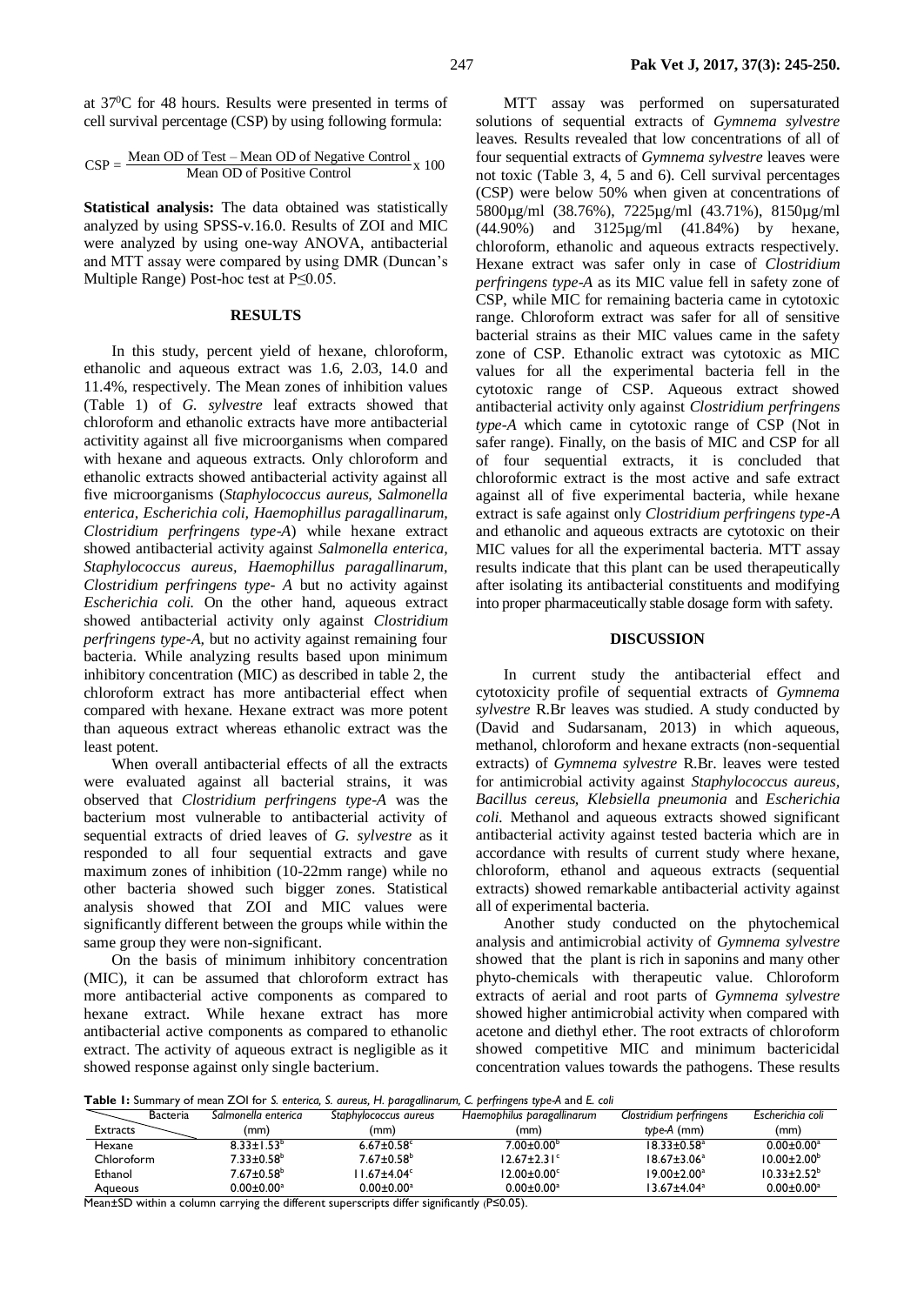**Table 2:** Summary of mean MIC for *S. enterica, S. aureus, H. paragallinarum, C. perfringens type-A* and *E. coli*

| Bacteria   | Salmonella enterica          | Stabhylococcus aureus | Haemophilus paragallinarum | Clostridium perfringens     | Escherichia coli |
|------------|------------------------------|-----------------------|----------------------------|-----------------------------|------------------|
| Extracts   | (µg/ml)                      | (µg/ml)               | (µg/ml)                    | type-A $(\mu g/ml)$         | $(\mu$ g/ml)     |
| Hexane     | $6250.0 + 0.00^{\circ}$      | $6250.0 + 0.00^{ab}$  | $9375.0 + 5412.66^b$       | $3125.0 + 0.00^{ab}$        | $0.0 \pm 0.00^a$ |
| Chloroform | $911.5 \pm 596.69^{\circ}$   | $1562.5 + 0.00a$      | $520.8+225.52^a$           | 781.3+0.00 <sup>a</sup>     | 1302.1±451.05ª   |
| Ethanol    | 12500.0+0.00 <sup>d</sup>    | l 4583.0±9547.03ʰ     | 20833.0+7216.88°           | 8333.3+3608.44 <sup>b</sup> | 12500.0+0.00°    |
| Aaueous    | $00.0 \pm 0.00$ <sup>a</sup> | $0.0 + 0.00^a$        | $0.0 + 0.00^a$             | $5468.8 + 6200.98^{ab}$     | $0.0 + 0.00^a$   |

Mean±SD within a column carrying the different superscripts differ significantly (P≤0.05).

**Table 3:** CSP of hexane extract (sequential extract) of *Gymnema sylvestre* R.Br. Leaves at various concentrations in MTT assay using Vero Cell line

| Cytotoxic activity of hexane extract of Gymnema sylvestre R.Br. |                                          |                      |                   |  |
|-----------------------------------------------------------------|------------------------------------------|----------------------|-------------------|--|
| leaves for vero cells                                           |                                          |                      |                   |  |
|                                                                 |                                          | Wavelength $=$ 570nm |                   |  |
| Sr. No.                                                         | Conc. Used(µg/ml)                        | Mean OD±SD           | Cell Survival (%) |  |
|                                                                 | 5800.00                                  | $0.2547 \pm 0.07446$ | 38.76             |  |
| 2                                                               | 2900.00                                  | $0.3130\pm0.01453$   | 54.20             |  |
| 3                                                               | 1450.00                                  | $0.3153 \pm 0.02511$ | 54.81             |  |
| 4                                                               | 725.00                                   | $0.3393 \pm 0.04202$ | 61.16             |  |
| 5                                                               | 362.50                                   | $0.3557 \pm 0.05179$ | 65.50             |  |
| 6                                                               | 181.25                                   | $0.3043 \pm 0.02438$ | 51.89             |  |
| 7                                                               | 90.63                                    | $0.3397 \pm 0.02930$ | 61.27             |  |
| 8                                                               | 45.31                                    | $0.3393 \pm 0.02857$ | 61.16             |  |
| 9                                                               | 22.66                                    | $0.3117 \pm 0.01185$ | 53.85             |  |
| 10                                                              | 11.33                                    | $0.3560 \pm 0.05071$ | 65.58             |  |
| п                                                               | Negative control<br>(cell culture media) | $0.1083 \pm 0.01328$ |                   |  |
| 12                                                              | Positive control<br>(20% DMSO)           | $0.3777 \pm 0.04508$ |                   |  |

**Table 4:** CSP of chloroform extract (sequential extract) of *Gymnema sylvestre* R.Br. leaves at various concentrations in MTT assay using vero cell line

| Cytotoxic activity of chloroform extract of Gymnema sylvestre R.Br. |                      |                      |                   |  |
|---------------------------------------------------------------------|----------------------|----------------------|-------------------|--|
| leaves for vero cells                                               |                      |                      |                   |  |
|                                                                     |                      | Wavelength $=$ 570nm |                   |  |
| Sr. No.                                                             | Conc. Used(µg/ml)    | Mean OD±SD           | Cell Survival (%) |  |
|                                                                     | 14450.00             | $0.2633 \pm 0.02768$ | 44.92             |  |
| 2                                                                   | 7225.00              | $0.2590 \pm 0.05406$ | 43.71             |  |
| 3                                                                   | 3612.50              | $0.3233 \pm 0.01882$ | 61.81             |  |
| 4                                                                   | 1806.25              | $0.3077 + 0.06969$   | 57.42             |  |
| 5                                                                   | 903.13               | $0.3453 \pm 0.02150$ | 68.00             |  |
| 6                                                                   | 451.56               | $0.3420 \pm 0.04513$ | 67.07             |  |
| 7                                                                   | 225.78               | $0.3320 \pm 0.05429$ | 64.26             |  |
| 8                                                                   | 112.89               | $0.3303 \pm 0.04215$ | 63.78             |  |
| 9                                                                   | 56.45                | $0.3307 \pm 0.05229$ | 63.89             |  |
| 10                                                                  | 28.22                | $0.3300 \pm 0.04419$ | 63.69             |  |
| п                                                                   | Negative control     | $0.1037\pm0.00666$   |                   |  |
|                                                                     | (cell culture media) |                      |                   |  |
| 12                                                                  | Positive control     | $0.3553 \pm 0.02026$ |                   |  |
|                                                                     | (20% DMSO)           |                      |                   |  |

**Table 5:** CSP of ethanolic extract (Sequential Extract) of *Gymnema sylvestre* R.Br. leaves at various concentrations in MTT assay using vero cell line

| Cytotoxic Activity of Ethanolic Extract of Gymnema sylvestre R.Br. |                         |                      |                   |  |
|--------------------------------------------------------------------|-------------------------|----------------------|-------------------|--|
| leaves for Vero Cells                                              |                         |                      |                   |  |
|                                                                    |                         | Wavelength $=$ 570nm |                   |  |
| Sr. No.                                                            | Conc. Used(µg/ml)       | Mean OD±SD           | Cell Survival (%) |  |
|                                                                    | 16300.00                | $0.217 \pm 0.02052$  | 31.40             |  |
| 2                                                                  | 8150.00                 | $0.2643 \pm 0.03024$ | 44.90             |  |
| 3                                                                  | 4075.00                 | $0.3260 \pm 0.05237$ | 62.52             |  |
| 4                                                                  | 2037.50                 | $0.3267 \pm 0.03479$ | 62.72             |  |
| 5                                                                  | 1018.75                 | $0.3060 \pm 0.01513$ | 56.81             |  |
| 6                                                                  | 509.38                  | $0.3080 \pm 0.02666$ | 57.38             |  |
| 7                                                                  | 254.69                  | $0.3113 \pm 0.02178$ | 58.32             |  |
| 8                                                                  | 127.34                  | $0.3193 \pm 0.00850$ | 60.61             |  |
| 9                                                                  | 63.67                   | $0.3480 \pm 0.02128$ | 68.80             |  |
| 10                                                                 | 31.84                   | $0.3297 \pm 0.04759$ | 63.57             |  |
| п                                                                  | <b>Negative Control</b> | $0.1070\pm0.01217$   |                   |  |
|                                                                    | (Cell Culture Media)    |                      |                   |  |
| 12                                                                 | <b>Positive Control</b> | $0.3503 \pm 0.01801$ |                   |  |
|                                                                    | (20% DMSO)              |                      |                   |  |

**Table 6:** CSP of aqueous extract (sequential extract) of *Gymnema sylvestre* R.Br. leaves at various concentrations in MTT assay using vero cell line

| Cytotoxic activity of ethanolic extract of Gymnema sylvestre R.Br. |                                          |                      |                   |  |
|--------------------------------------------------------------------|------------------------------------------|----------------------|-------------------|--|
| leaves for vero cells                                              |                                          |                      |                   |  |
|                                                                    |                                          | Wavelength = 570nm   |                   |  |
| Sr. No.                                                            | Conc. Used(µg/ml)                        | Mean OD±SD           | Cell Survival (%) |  |
|                                                                    | 25000.00                                 | $0.0957 \pm 0.00757$ | $-1.54$           |  |
| 2                                                                  | 12500.00                                 | $0.1573 \pm 0.01724$ | 14.25             |  |
| 3                                                                  | 6250.00                                  | $0.1853 \pm 0.02294$ | 21.42             |  |
| 4                                                                  | 3125.00                                  | $0.2650 \pm 0.02506$ | 41.84             |  |
| 5                                                                  | 1562.50                                  | $0.3457 \pm 0.02318$ | 62.52             |  |
| 6                                                                  | 781.25                                   | $0.3327 \pm 0.01274$ | 59.19             |  |
| 7                                                                  | 390.63                                   | $0.3513 \pm 0.04163$ | 63.95             |  |
| 8                                                                  | 195.31                                   | $0.3303 \pm 0.04045$ | 58.57             |  |
| 9                                                                  | 97.66                                    | $0.3210 \pm 0.05724$ | 56.19             |  |
| 10                                                                 | 48.83                                    | 0.3170±0.03381       | 55.16             |  |
| $\mathbf{1}$                                                       | Negative control<br>(cell culture media) | $0.1017\pm0.01901$   |                   |  |
| 12                                                                 | Positive control<br>(20% DMSO)           | $0.3903\pm0.01159$   |                   |  |

are supporting the results of current study as chloroform extract showed antibacterial activity against all of five experimental bacteria (Chodisetti *et al.,* 2013). *Gymnema sylvestre* was also evaluated for its antibacterial activity using disc-agar diffusion procedure and found that it has maximum antibacterial activity against *Serratia marcescens* MTCC 86 (Thalikunnil *et al.,* 2011). It also confirmed the antibacterial activity evaluated in current studies. A similar study was conducted on essential oils extracted from *Gymnema sylvestre* R.Br. leaves and found that it inhibits the growth of *Pseudomonas asplenii, Proteus mirabilis, Pseudomonas aeruginosa, Bacillus subtilis, Escherichia coli* (Naik *et al.*, 2011). The results are in accordance with this study as *Escherichia coli*  (common pathogen in both studies) were vulnerable to chloroformic and ethanolic extracts of *G. sylvestre* leaves.

The aqueous and methanolic extracts of *Gymnema sylvestre* R.Br. leaves likewise indicated moderate action against the three pathogenic Salmonella species (*S. typhi, S. typhimuriumand, S. paratyphi*). Out of the two extracts utilized, aqueous extract showed higher movement against the *Salmonella* species (Pasha *et al.*, 2009). This study supports the presence of antibacterial activity in aqueous extract (G. sylvestre).

The ethanolic extract of *G. sylvestre* leaves demonstrated wonderful antimicrobial activity against *B. pumilis, B. subtilis, P. aeruginosa* and *S. aureus* while have no activity against *Proteus vulgaris* and *Escherichia coli* (Satdive *et al*., 2003)*.* While in current study *S. aureus* was vulnerable to hexane, chloroform and ethanolic extract while gave no response to aqueous extract. Whereas *E. coli* responded to chloroform and ethanolic extracts which contradicts the results conducted by (Satdive *et al.,* 2003)*.* The aqueous and methanolic extracts of *G. sylvestre* leaves likewise indicated moderate action against the three pathogenic salmonella species (*Salmonella typhi, S. typhimurium* and *S. paratyphi*). Out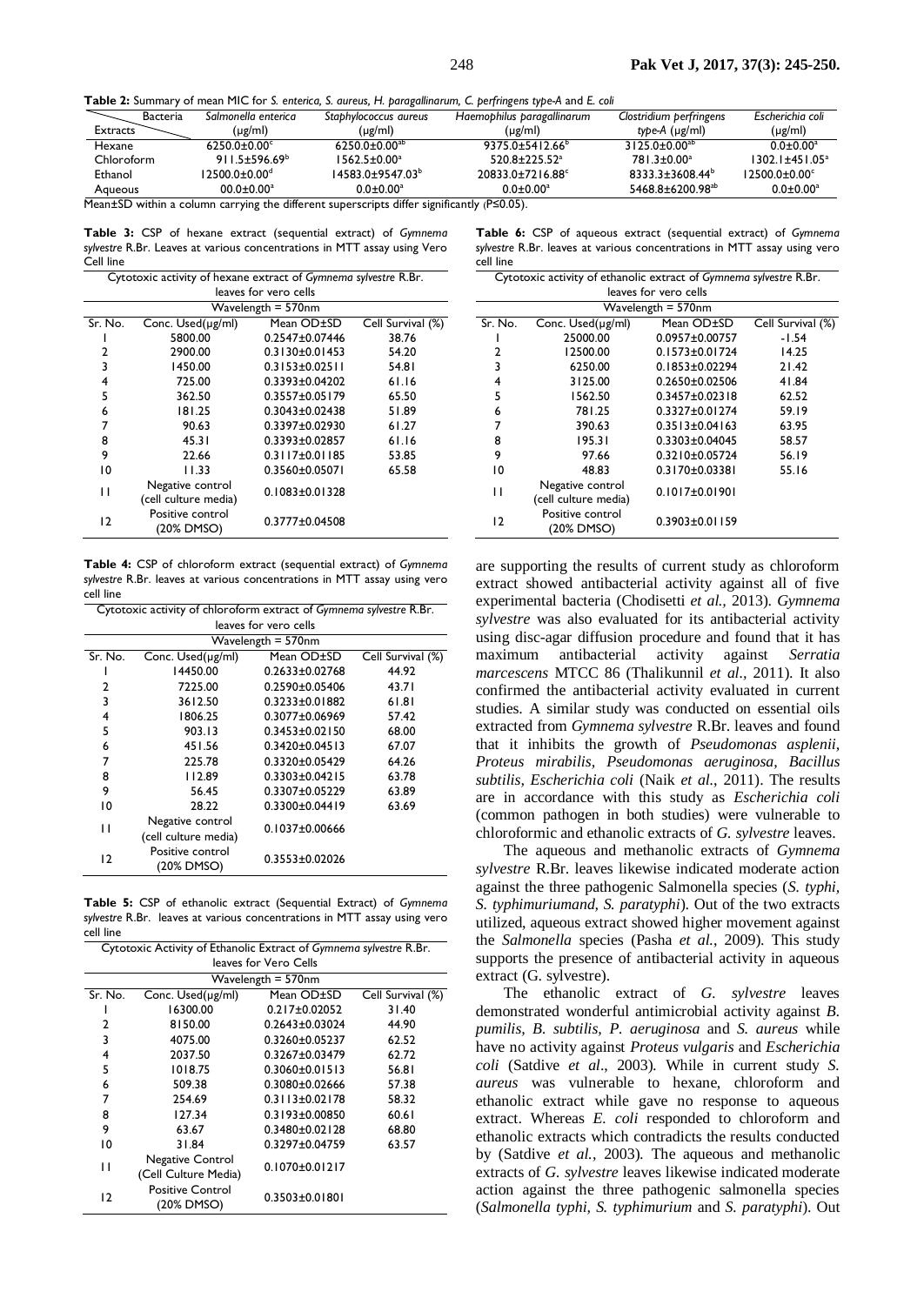of these two extracts used, aqueous extract showed higher activity against the salmonella species (Pasha *et al.,* 2009).

The extracts prepared using successive solvent extraction techniques were evaluated for antimicrobial activity by Agar well diffusion method against *Streptococcus mitis, Streptococcus mutans, Staphylococcus aureus* and *Candida albicans* by using the doses of 25, 50 and 100 mg/ml. The methanol extract showed strong antimicrobial activity with the ZOI ranging from 12-23mm at 25mg/ml (Devi and Ramasubramaniaraja, 2010). The results of this study also confirm the presence of chemical constituents with antibacterial activity in *G. sylvestre* as *Staphylococcus aureus* was responsive in both the cases.

Two medicinal plants namely *Gymnema sylvestre* and *Morinda pubescens* var. pubescens were screened for potential antibacterial activity against *Staphylococcus aureus, Klebsiella pneumoniae, Bacillus subtilis, Escherichia coli, Pseudomonas aeruginosa* and *Salmonella typhi*. The antibacterial activity was determined in petroleum ether, chloroform, acetone, methanol and aqueous extracts using disc diffusion method. The chloroform and methanol extract of leaf of *Gymnema sylvestre* showed highest inhibition against *Escherichia coli* and *Klebsiella pneumoniae* respectively. The results showed the most valuable information regarding antibacterial activity of *Gymnema sylvestre* leaves and also support the use of this plant in traditional medicinal system (Murugan *et al.*, 2012). Although Murugan and his coworkers used disc diffusion method instead of well diffusion method they obtained the results which are in accordance with current studies as bacteria were more vulnerable to chloroform extract while least to aqueous extract of *G. sylvestre*.

The antibacterial characteristics of *Gymnema sylvestre* leaf were investigated against five Gram negative (*E. coli, V. cholerae, P. aeruginosa, S. dysenteriae* and *S. flexneri*) three Gram positive (*Bacillus subtilis, Staphylococcus aureus* and *Micrococcus luteus*) bacteria by using various solvents namely chloroform, petroleum ether and ethanol. The results showed that all the solvent extracts exhibited considerable activity against the bacteria under investigation. The antibacterial activity increased as the concentration of the extract was increased. No antibacterial activity was noted at 10 mgml<sup>-1</sup>, 20mgml-1 concentrations (Sinha *et al.*, 2010). The results of research conducted by Sinha and co-researchers were in accordance with results of current studies as chloroform and ethanolic extracts (common solvents in both studies) showed considerable antibacterial activity against various gram positive and gram-negative microbes.

The antimicrobial activity of *Gymnema sylvestre* plant was investigated by using its methanolic extract. The gram positive and gram-negative organisms used in the study, showed susceptibility towards the extracts, with the root extracts at acidic pH, showing higher activity. *E. coli* and *E. cloacae* were found to be the most sensitive and *Pseudomonas aeruginosa,* the resistant type of microorganisms, based on the results obtained from the ZOI. The results support the broad spectrum activity of *Gymnema sylvestre* can be used in the development of new antimicrobial drugs (Bhuvaneswari *et al.*, 2011). Although solvents used in current study differ from this study but common factor is that in both bacteria were vulnerable to *G. sylvestre* extracts which confirm the presence of antibacterial activity in this plant.

Ethanolic, chloroform and ethyl acidic extracts of the aerial parts of *G. sylvestre* similarly showed antibacterial effects against *Proteus vulgaris, Escherichia coli, Pseudomonas aeroginosa, Klebsella pneumoniae* and *Staphylococcus aureus* (Paul and Jayapriya, 2009). The results of current study are in accordance with work done by Paul and Jayapriya as *Escherichia coli* and *Staphylococcus aureus* are responsive to antibacterial action of *G. sylvestre* in both the studies.

It is evident from the previous study, that ethanolic extract obtained from the leaves of *G. sylvestre* has strong antimicrobial activity against *S. aureus* and no activity against *E. coli* (Satdive *et al*., 2003). By comparing with a study conducted by Naidu *et al.* (2013) it was seen that there was smaller zone of inhibition for *S. aureus* and *E. coli* which may be due to variations in chemical components which act as antibacterial agent.

Generally, antibiotic agents from plant sources appear to be more inhibitory to Gram-positive than Gramnegative micro-organisms. The antibacterial activity of *G. sylvestre* R.Br. leaf extracts could be due to the presence of alkaloids, flavonoids, steroids, phenols, tannins, saponins, and triterpenoids. These pharmacological active ingredients may either act alone or in combination to inhibit bacterial growth and appear to have the strong antibacterial activity.

Present study showed that strongest antibacterial activity was exhibited by chloroformic and ethanolic extracts followed by the hexane and least by aqueous extract. Chloroform and ethanol proved to be most effective solvents for the extraction of broad spectrum antimicrobial compounds from *G. sylvestre* R.Br.

The current study showed that liaison of zones of inhibition (ZOI) and minimum inhibitory concentration (MIC) values of crude extracts of *G. sylvestre* R.Br. leaves vary against different experimental bacteria. This liaison between inhibition zones and minimum inhibitory concentration value may or may not be related in crude extracts. The possible reason behind is that crude extracts have blend of phyto-constituents which may affect the diffusion power of active constituents but the direct liaison of size of zone of inhibition and minimum inhibitory concentration value is expected with pure compounds not with crude extracts.

**Conclusions:** Finally, it can be concluded that the *Gymnema sylvestre* R.Br. (leaves) cultivated in Pakistan has considerable antibacterial activity and safe to use *in vitro* conditions. *In vivo* evaluation of antibacterial activity of *Gymnema sylvestre* R.Br. is further required. Further the chemical constituents of *Gymnema sylvestre* plant must be characterized and purified; so that, these active constituents may be converted to a proper pharmaceutically stable dosage form and this miracle plant may be used therapeutically to prevent and cure various bacterial infections especially poultry infections.

**Acknowledgments:** We acknowledge the cooperation and financial support from Higher Education Commission of Pakistan under the Research Project Titled "Replacement